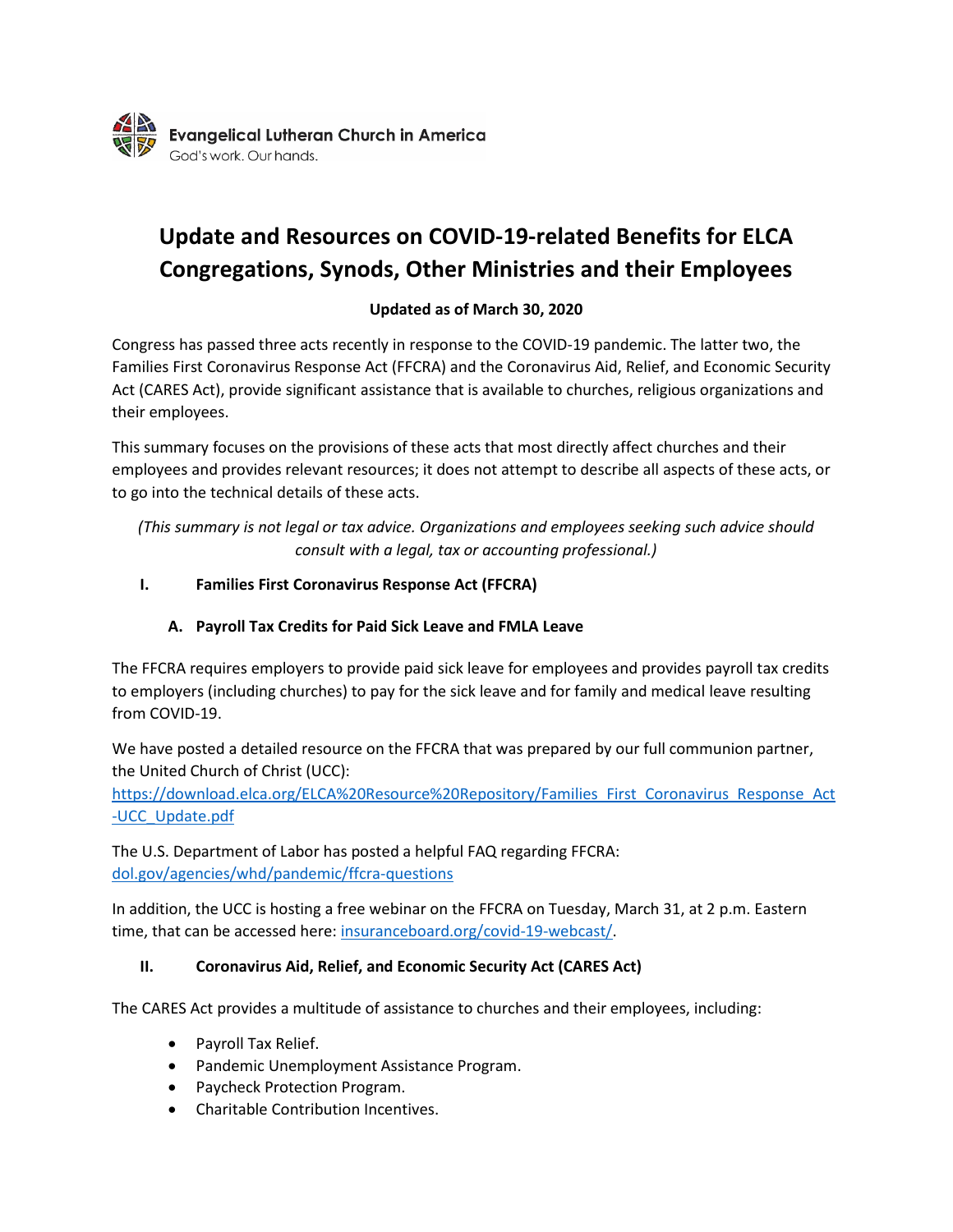These programs are briefly summarized below. In addition, a number of resources are available on these and other topics related to the CARES Act:

- Memorandum from the Church Alliance (which contains much more detail than this summary): [https://download.elca.org/ELCA%20Resource%20Repository/CARES\\_Act\\_summary\\_033020](https://download.elca.org/ELCA%20Resource%20Repository/CARES_Act_summary_033020v2.pdf) [v2.pdf](https://download.elca.org/ELCA%20Resource%20Repository/CARES_Act_summary_033020v2.pdf)
- Q&A from Southern Baptists regarding available benefits: [bpnews.net/54550/qa-how](http://www.bpnews.net/54550/qa-how-churches-pastors-are-eligible-for-relief-in-stimulus-package)[churches-pastors-are-eligible-for-relief-in-stimulus-package.](http://www.bpnews.net/54550/qa-how-churches-pastors-are-eligible-for-relief-in-stimulus-package)
- Free webinar on CARES Act on Tuesday, March 31, at 1 p.m. Eastern time: [ecfa.org/Events.aspx?EventID=295.](https://www.ecfa.org/Events.aspx?EventID=295)
- Vanderbloemen webinar on the CARES Act: [facebook.com/vanderbloemen/videos/204831917618916/.](https://www.facebook.com/vanderbloemen/videos/204831917618916/)
- ELCA Advocacy Summary[: https://blogs.elca.org/advocacy/cares-act-inclusions-and-next](https://blogs.elca.org/advocacy/cares-act-inclusions-and-next-steps/)[steps/](https://blogs.elca.org/advocacy/cares-act-inclusions-and-next-steps/)

## **A. Payroll Tax Relief**

The CARES Act provides two types of payroll tax relief: (1) deferral and (2) credits:

## **1. Payroll Tax Deferral**

The CARES Act allows employers to defer payroll taxes from 2020 and pay them over two years, with half due in 2021 and half due in 2022. Note that this does not allow churches or other employers to avoid paying payroll taxes; it just allows for the payment to be deferred.

The deferral is NOT available to anyone who had a Payroll Protection loan (see below) forgiven.

## **2. Employee Retention Credit**

The CARES Act allows for a refundable payroll tax credit for retaining employees during the crisis.

Employers are eligible for the credit if: (1) operations were fully or partially suspended due to a COVID-19-related government order; or (2) gross receipts declined by more than 50% when compared to the same quarter in the prior year.

The credit is equal to 50% of qualified wages paid to an employee on or after March 13, 2020 (and before Jan. 1, 2021) in each calendar quarter, up to a total of \$10,000 per employee for all quarters (50% of \$10,000 = maximum credit of \$5,000/employee for the year). The credit is against an employer's applicable employment taxes for each calendar quarter, with any excess refunded to the employer.

Again, employers receiving a Payroll Protection loan (see below) are not eligible for this credit.

## **B. Unemployment Compensation for Church Employees**

In most states, churches do not participate in the unemployment insurance program and church employees are not eligible for unemployment benefits. Under the CARES Act, however, church employees who are out of work due to COVID-19 may collect unemployment benefits.